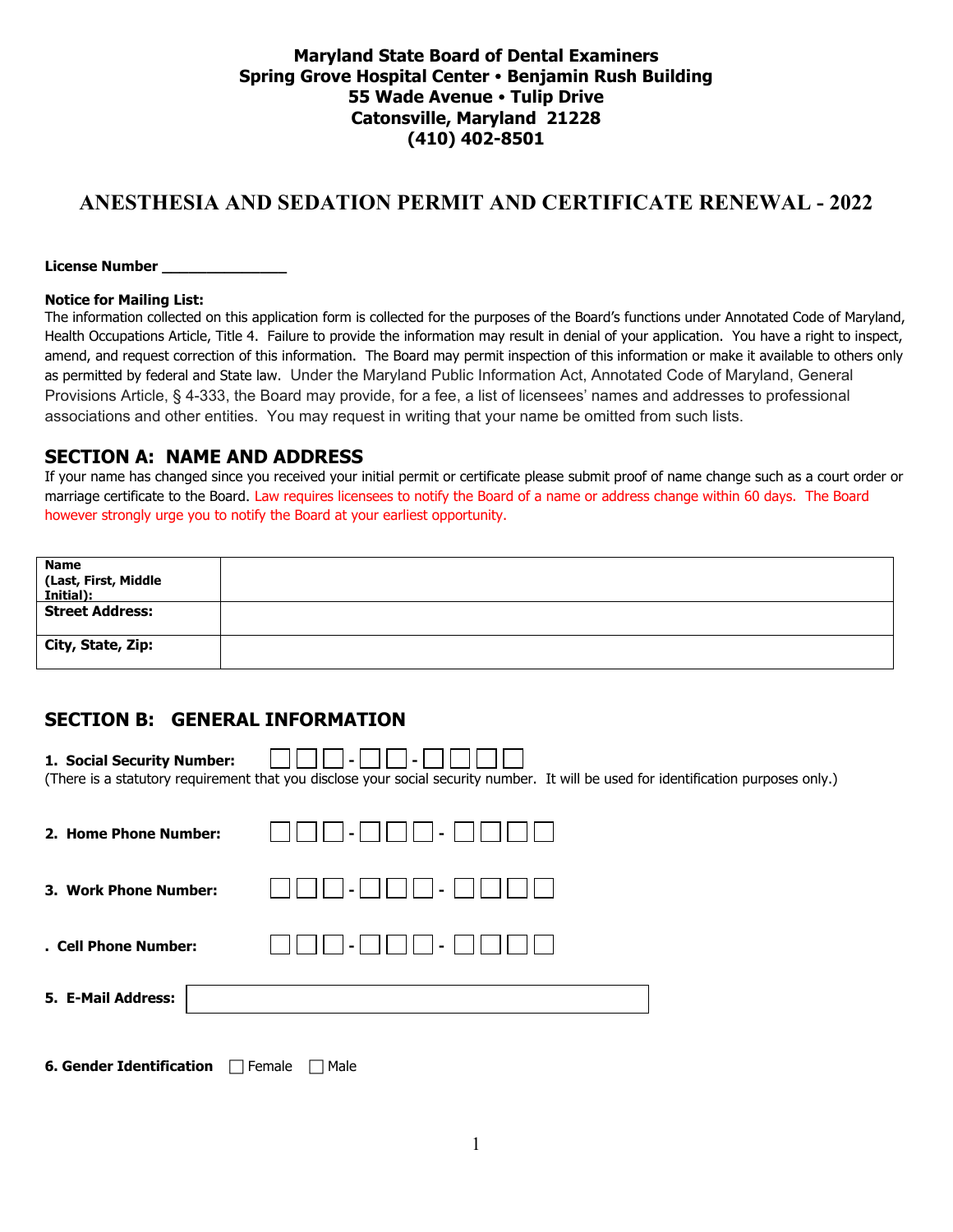#### **7. Race/Ethnic Identification – Please check all that apply**

Are you of Hispanic or Latino origin? Yes  $\Box$  No  $\Box$ (A person of Cuban, Mexican, Puerto Rican, South or Central American, or other Spanish culture or origin, regardless of race.)

Select one or more of the following racial categories:

- a.  $\Box$  American Indian or Alaska Native (A person having origins in any of the original peoples of North or South America, including Central America, and who maintains tribal affiliations or community attachment.)
- $b.$  Asian (A person having origin in any of the original peoples of the Far East, Southeast Asia, or the Indian subcontinent including, for example, Cambodia, China, India, Japan, Korea, Malaysia, Pakistan, the Philippine Islands, Thailand, and Vietnam.)
- d.  $\Box$  Black or African American (A person having origins in any of the black racial groups of Africa.)
- e.  $\Box$  Native Hawaiian or other Pacific Islander (A person having origins in the original peoples of Hawaii, Guam, Samoa, or other Pacific Islands.)
- f.  $\Box$  White (A person having origins in any of the original peoples of Europe, the Middle East, or North Africa.)
- q. Date of Birth  $\sim$  (mm/dd/yyyy)

### **SECTION C: CHARACTER AND FITNESS**

**If you answer "YES" to any question(s) in Section C. – Character and Fitness, attach a separate page with a complete explanation of each occasion. Each attachment must have your name in print, signature, and date.** 

### **CHECK "YES" OR "NO" SINCE THE DATE OF YOUR INITIAL ANESTHESIA AND SEDATION PERMIT OR CERTIFICATE**

**YES NO**

|        |                | 1. Has any licensing or disciplinary board of any jurisdiction, including Maryland, or any federal entity denied your<br>application for licensure, reinstatement, or renewal, or taken any action against your license, including but not limited to<br>reprimand, suspension, revocation, a fine, or non-judicial punishment? If you are under a Board Order in a state other<br>than Maryland and the Order was effective since the date of your initial permit or certificate you must enclose a certified<br>legible copy of the entire Order with this application. |
|--------|----------------|---------------------------------------------------------------------------------------------------------------------------------------------------------------------------------------------------------------------------------------------------------------------------------------------------------------------------------------------------------------------------------------------------------------------------------------------------------------------------------------------------------------------------------------------------------------------------|
| П      |                | 2. Have any investigations or charges been brought against you or are any currently pending in any jurisdiction,<br>including Maryland, by any licensing or disciplinary board or any federal or state entity?                                                                                                                                                                                                                                                                                                                                                            |
| $\Box$ | $\Box$         | 3. Has your application for a dentist license in any jurisdiction been withdrawn for any reason?                                                                                                                                                                                                                                                                                                                                                                                                                                                                          |
| $\Box$ | $\blacksquare$ | 4. Has an investigation or charge been brought against you by a hospital, related institution, or alternative health care<br>system?                                                                                                                                                                                                                                                                                                                                                                                                                                      |
| ⊓      |                | 5. Have you had any denial of application for privileges been denied for, failure to renew your privileges, or limitation,<br>restriction, suspension, revocation or loss in privileges in a hospital, related health care facility, or alternative health care<br>system?                                                                                                                                                                                                                                                                                                |
| ◘      |                | 6. Have you pled quilty, nolo contendere, had a conviction or receipt of probation before judgment or other diversionary<br>disposition of any criminal act, excluding minor traffic violations?                                                                                                                                                                                                                                                                                                                                                                          |
|        |                | 7. Have you pled guilty, nolo contendere, had a conviction, or receipt of probation before judgment or other diversionary<br>disposition for an alcohol or controlled dangerous substance offense, including but not limited to driving while under the<br>influence of alcohol or controlled dangerous substances?                                                                                                                                                                                                                                                       |
| ◘      | n 1            | 8. Do you have criminal charges pending against you in any court of law, excluding minor traffic violations?                                                                                                                                                                                                                                                                                                                                                                                                                                                              |
| ◘      | $\sqcap$       | 9. Do you have a physical condition that impairs your ability to practice dentistry?                                                                                                                                                                                                                                                                                                                                                                                                                                                                                      |
| $\Box$ |                | 10. Do you have a mental health condition that impairs your ability to practice dentistry?                                                                                                                                                                                                                                                                                                                                                                                                                                                                                |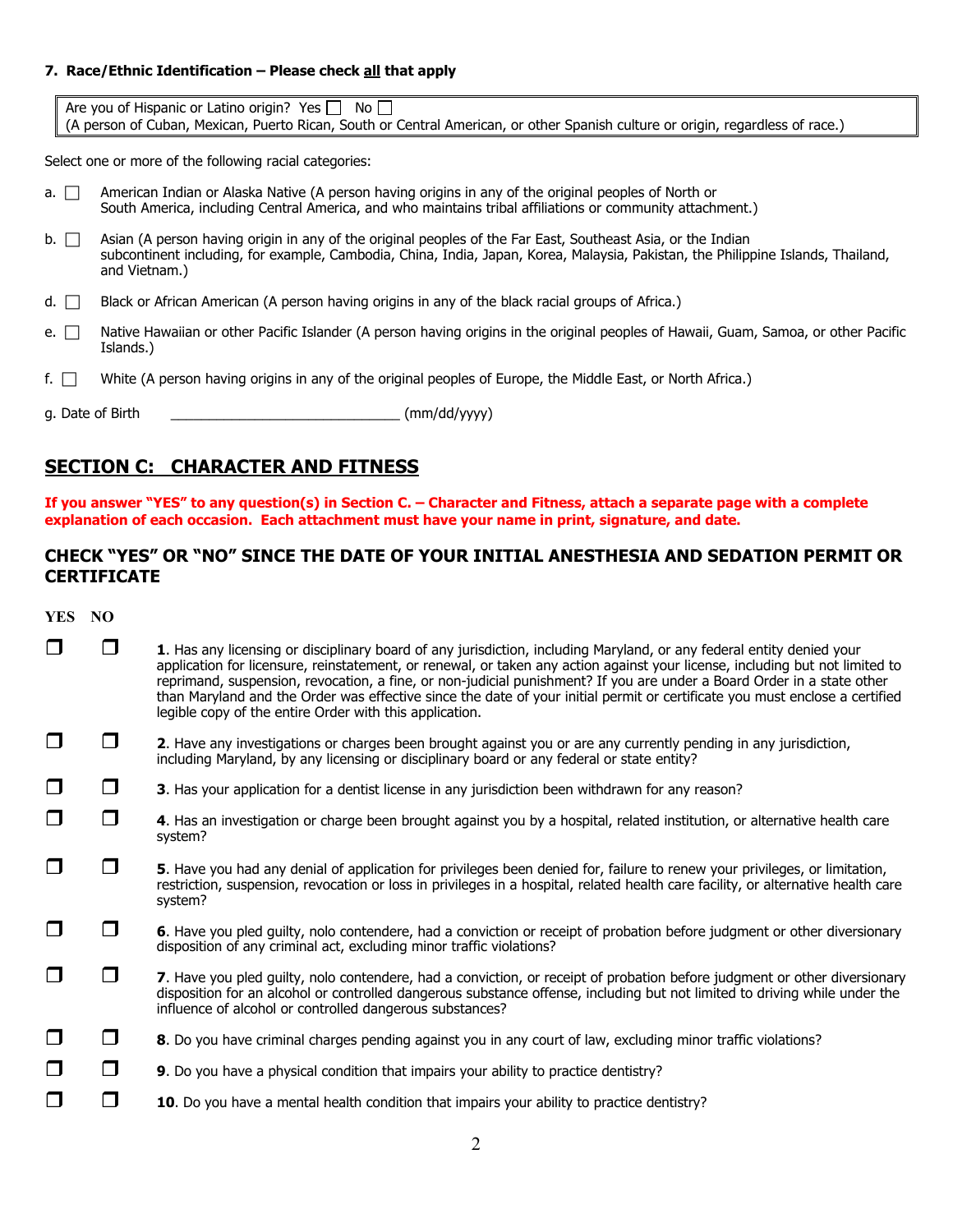### **SECTION C: CHARACTER AND FITNESS CONTINUED**

| YES NO |                                                                                                                                                                                                                                                                                                                                    |
|--------|------------------------------------------------------------------------------------------------------------------------------------------------------------------------------------------------------------------------------------------------------------------------------------------------------------------------------------|
|        | 11. Have the use of drugs and/or alcohol resulted in an impairment of your ability to practice dentistry?                                                                                                                                                                                                                          |
|        | <b>12.</b> Have you illegally used drugs?                                                                                                                                                                                                                                                                                          |
|        | 13. Have you surrendered or allowed your license to lapse while under investigation by any licensing or disciplinary<br>board of any jurisdiction, including Maryland, or any federal or state entity?                                                                                                                             |
|        | <b>14.</b> Have you been named as a defendant in a filing or settlement of a malpractice action?                                                                                                                                                                                                                                   |
|        | 15. Has your employment been affected or have you voluntarily resigned from any employment, in any setting, or have<br>you been terminated or suspended, from any hospital, related health care or other institution, or any federal entity for<br>any disciplinary reasons or while under investigation for disciplinary reasons? |

## **SECTION D: ANESTHESIA AND SEDATION PERMIT REQUEST**

Please check all that apply:

1.  $\Box$  I wish to renew a Class I permit for a single location at which I treat a patient.....\$300.

2. □ I wish to renew a Class I permit for more than one location at which I treat a patient…..\$300 additional cost for each additional site.

3.  $\Box$  I wish to renew a Class II permit for a single location at which I treat a patient.....\$300.

 4. I wish to renew a Class II permit for more than one location at which I treat a patient…..\$300 additional cost for each additional site.

5.  $\Box$  I wish to renew a Class III permit for a single location at which I treat a patient.....\$600.

 6. I wish to renew a Class III permit for more than one location at which I treat a patient…..\$600 additional cost for each additional site.

7.  $\Box$  I wish to renew a Certificate to allow another dentist or physician to administer anesthesia or sedation at a single location of mine at which I treat a patient…. \$300.

8. □ I wish to renew a Certificate to allow another dentist or physician to administer anesthesia or sedation at more than one location of mine at which I treat a patient…..\$300 additional cost for each additional site.

9.  $\Box$  I wish to renew a Certificate to allow me to treat a patient at a location other than mine at which anesthesia or sedation is administered to a patient. (Only one certificate is needed even if there is more than one location to which I go to treat a patient).....\$300.\* 10.  $\Box$  I wish to renew a Certificate to allow a certified registered nurse anesthetist to administer anesthesia or sedation at a single location of mine at which I treat a patient..... \$300. \*\*

11.  $\square$  I wish to renew a Certificate to allow a certified registered nurse anesthetist to administer anesthesia or sedation at more than one location of mine at which I treat a patient.....\$300 additional cost for each additional site. \*\*\*

\* A treating dentist who allows a certified registered nurse anesthetist to administer moderate enteral sedation to a patient shall maintain a Class I, Class II, or Class III permit for the administration site.

\*\* A treating dentist who allows a registered nurse anesthetist to administer moderate parenteral sedation to a patient shall maintain a Class II or Class III permit for the administration site.

\*\*\* A treating dentist who allows a certified registered nurse anesthetist to administer deep sedation or general anesthesia to a patient shall maintain a Class III permit for the administration site.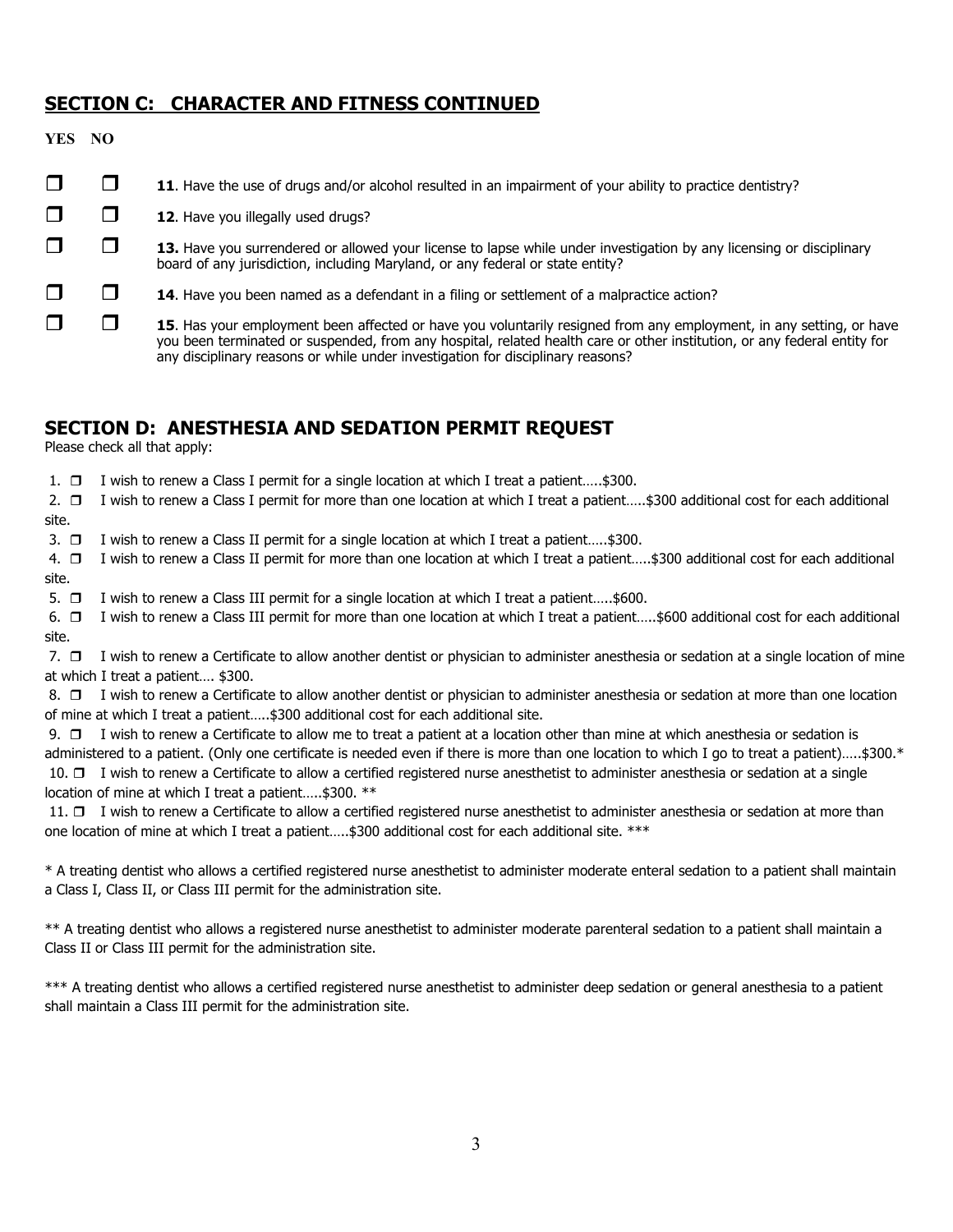## INDICATE THE NUMBER (S) FROM SECTION "D" AND THE APPLICABLE ADDRESS(ES)

| A. Number                             |                                                                                                                       |  |
|---------------------------------------|-----------------------------------------------------------------------------------------------------------------------|--|
| Address:                              |                                                                                                                       |  |
|                                       |                                                                                                                       |  |
|                                       |                                                                                                                       |  |
|                                       |                                                                                                                       |  |
| Second address if applicable:         |                                                                                                                       |  |
|                                       | <u>Street en andere staan de staan de staan de staan de staan de staan de staan de staan de staan de staan de sta</u> |  |
|                                       |                                                                                                                       |  |
| Third address if applicable:          |                                                                                                                       |  |
|                                       |                                                                                                                       |  |
|                                       |                                                                                                                       |  |
| B. Number ___                         |                                                                                                                       |  |
| Address:                              |                                                                                                                       |  |
|                                       | <u>Street en andere staan de staan de staan de staan de staan de staan de staan de staan de staan de staan de sta</u> |  |
|                                       |                                                                                                                       |  |
| Second address if applicable:         |                                                                                                                       |  |
| <b>Office CONSERVING CONSERVATION</b> | <u>Street en andere staan de staan de staan de staan de staan de staan de staan de staan de staan de staan de sta</u> |  |
|                                       |                                                                                                                       |  |
| Third address if applicable:          |                                                                                                                       |  |
|                                       |                                                                                                                       |  |
|                                       |                                                                                                                       |  |
|                                       |                                                                                                                       |  |

(Copy and attach additional pages if necessary)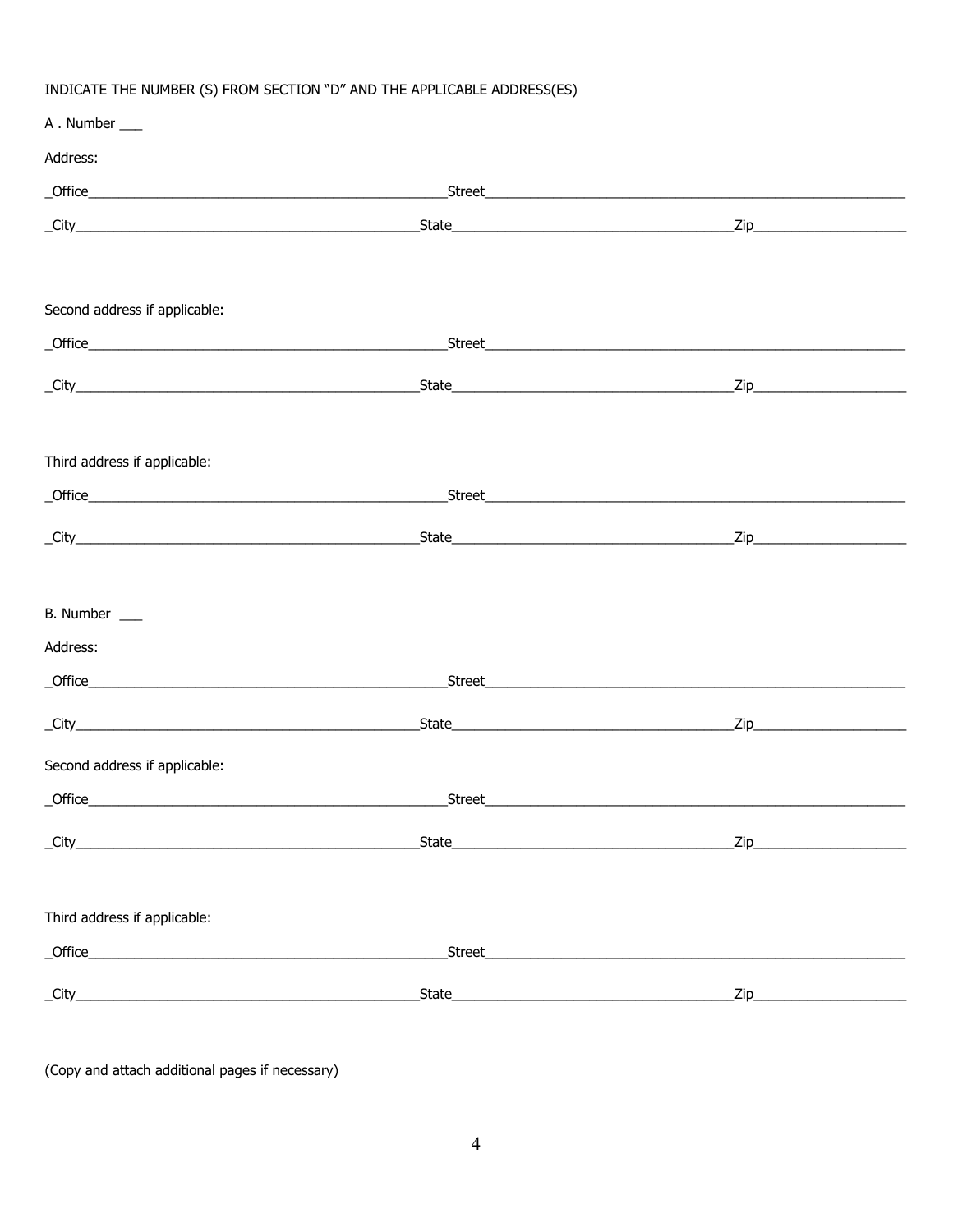# **SECTION E: SPECIALTIES**

Does the Maryland State Board of Dental Examiners recognize you as a specialist?  $\Box$  Yes  $\Box$  No If so, please indicate specialty

## **SECTION F: REQUIREMENTS FOR RENEWAL OF CLASS I AND CLASS II PERMITS**

#### **1. Renewal of Class I and Class II permits**:

**a)** Completion of not less than 24 hours of clinical continuing education related to sedation or anesthesia in a classroom setting during the term of the permit; AND

**b)** Maintenance of cardiopulmonary resuscitation certification (CPR) from one of the following programs: (a) The American Heart Association's Basic Life Support for Healthcare Providers, or (b) The American Red Cross's Cardiopulmonary Resuscitation for Professional Rescuers, or (c) The American Safety and Health Institute; AND

**c)** Maintenance of Advanced Cardiac Life Support (ACLS) certification, or Maintenance of Pediatric Advanced Life Support certification (PALS), or completion of a Board-approved course of at least 4 hours that provides instruction on medical emergencies and airway management; AND

**d)** Written verification of inspection of anesthesia and monitoring equipment from a recognized service company; AND **e)** Written verification that since the issuance of your permit you and the appropriate individuals on your office staff have completed

training in basic life support and the handling of medical emergencies; AND

**f)** Verification that you have maintain appropriate drugs on the premises and that you only utilize drugs that have not expired; AND **g)** An affidavit indicating that since the date of your most recently issued permit whether you have treated a patient under moderate sedation, deep sedation, or general anesthesia with an incident requiring admission to a hospital either for a period greater than 24 hours, or for purposes other than observation. (An affidavit is enclosed. If you have had an incident you must file an affidavit in conformance with the Code of Maryland Regulations COMAR 10.44.12.08G. A copy of the regulations is available on the Board's website).

Continuing education requirement met.

 I have completed 24 hours of continuing education, including maintenance of CPR, AND Maintenance of ACLS, or maintenance of PALS, or a Board-approved course of at least 4 hours that provides instruction on medical emergencies and airway management. I have identified the courses below. **BE SURE TO SEND COPIES OF THE CERTIFICATES LISTED ON THE CHART BELOW** 

|                | STATEMENT OF CONTINUING EDUCATION COURSES COMPLETED FOR CLASS I AND CLASS II PERMITS |                                                |             |                                                |  |  |  |  |
|----------------|--------------------------------------------------------------------------------------|------------------------------------------------|-------------|------------------------------------------------|--|--|--|--|
|                | <b>COURSE TITLE OR NAME</b>                                                          | <b>CREDIT</b><br><b>HOURS</b><br><b>EARNED</b> | <b>DATE</b> | <b>NAME OF INSTRUCTOR OR</b><br><b>SPONSOR</b> |  |  |  |  |
| 1              |                                                                                      |                                                |             |                                                |  |  |  |  |
| $\overline{2}$ |                                                                                      |                                                |             |                                                |  |  |  |  |
| 3              |                                                                                      |                                                |             |                                                |  |  |  |  |
| $\overline{4}$ |                                                                                      |                                                |             |                                                |  |  |  |  |
| 5              |                                                                                      |                                                |             |                                                |  |  |  |  |
| 6              |                                                                                      |                                                |             |                                                |  |  |  |  |
| 7              |                                                                                      |                                                |             |                                                |  |  |  |  |
| 8              |                                                                                      |                                                |             |                                                |  |  |  |  |
| 9              |                                                                                      |                                                |             |                                                |  |  |  |  |
| 10             |                                                                                      |                                                |             |                                                |  |  |  |  |

**PLEASE SUBMIT CERTIFICATE COPIES OF YOUR CE CREDITS LISTED ON THE TABLE**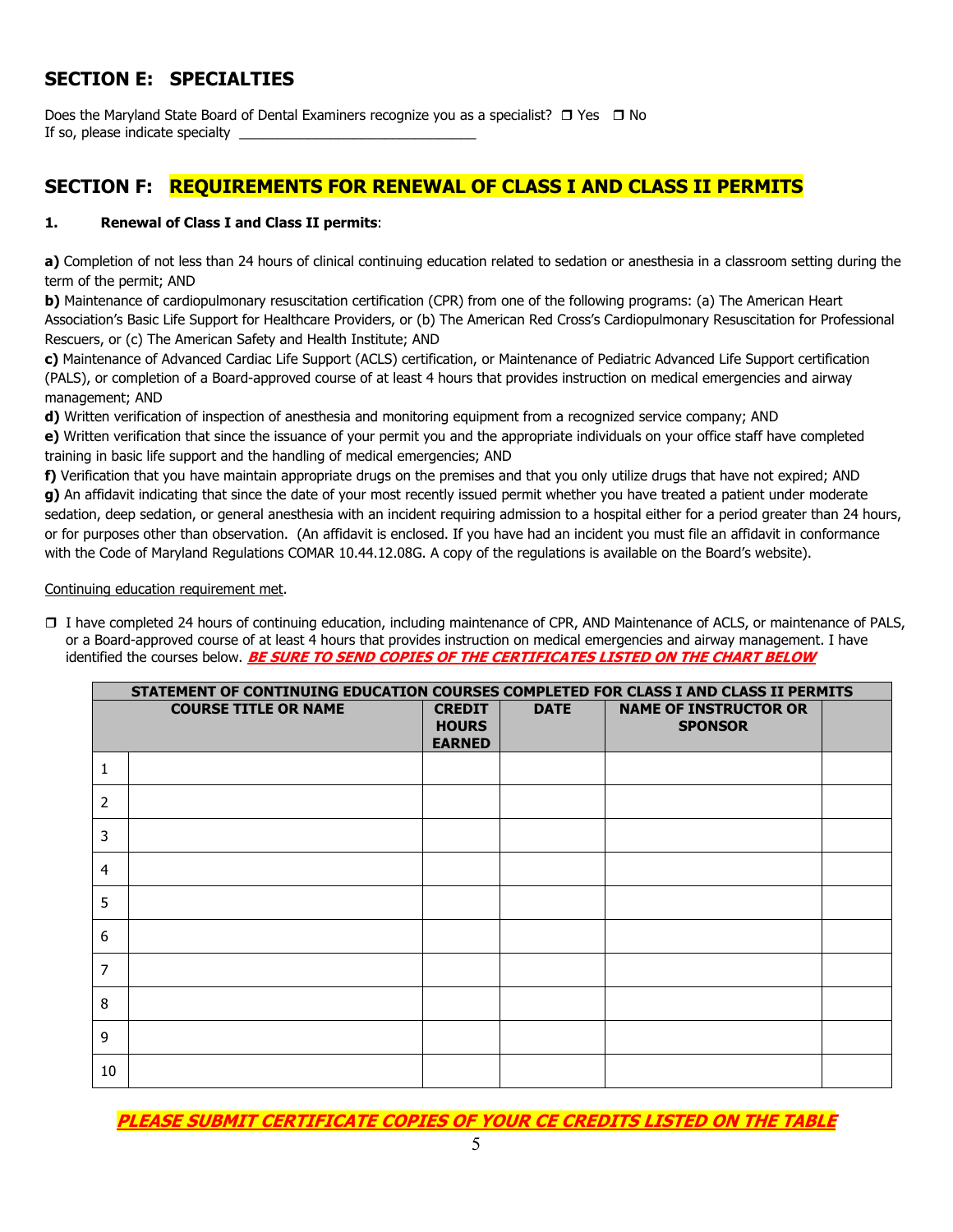### **CHECKLIST FOR RENEWAL OF CLASS I OR CLASS II PERMIT. YOU MUST SUBMIT ALL OF THE FOLLOWING TO THE BOARD. FAILURE TO DO SO WILL DELAY THE PROCESSING OF YOUR APPLICATION**

- **1.) A completed renewal application.**
- **2.) The appropriate fee in a check made payable to the Maryland State Board of Dental Examiners.**
- **3.) Completed statement of continuing education completion including (a) CPR; and (b) ACLS, PALS, or a Board-approved course of at least 4 hours that provides instruction on medical emergencies and airway management (above chart).**
- **4.) Written verification of inspection of anesthesia and monitoring equipment from a recognized service company on original letterhead with original signature.**
- **5.) Written verification on your letterhead, signed by you, that since the issuance of your permit you and the appropriate individuals on your office staff have completed training in basic life support and the handling of medical emergencies.**
- **6.) Written verification on your letterhead, signed by you, that you maintain appropriate drugs on the premises and that you only utilize drugs that have not expired.**
- **7.) An affidavit indicating that since the date of your most recently issued permit whether you have treated a patient under moderate sedation, deep sedation, or general anesthesia with an incident requiring admission to a hospital either for a period greater than 24 hours, or for purposes other than observation. (An affidavit is enclosed. If you have had an incident you must file an affidavit in conformance with the Code of Maryland Regulations COMAR 10.44.12.08G. A copy of the regulations is available on the Board's website).**

6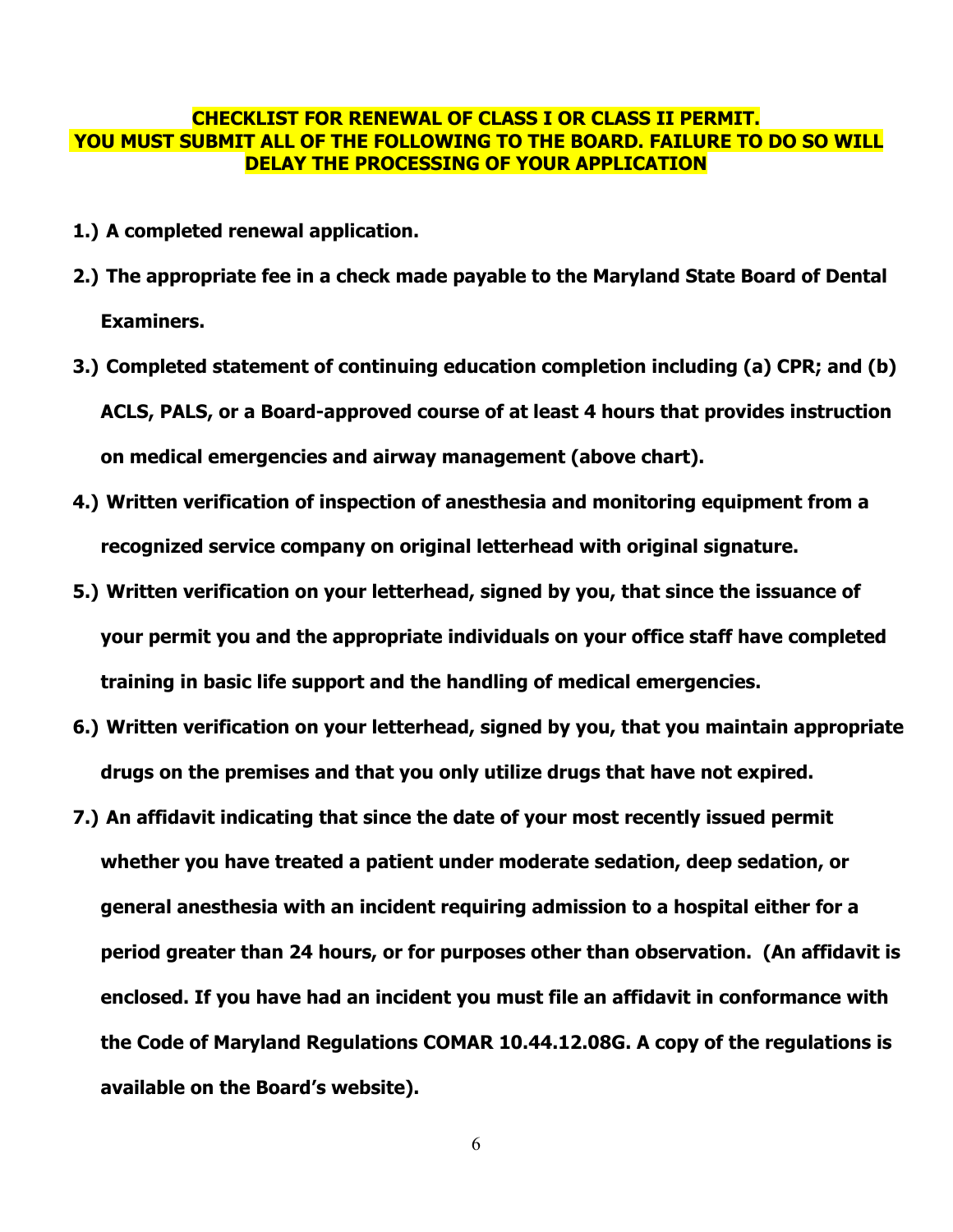## **SECTION G: REQUIREMENTS FOR RENEWAL of CLASS III PERMITS**

#### **Renewal of Class III permits**:

**a**.) Successfully pass a renewal evaluation equal to the initial evaluation for a Class III Permit; AND

**b.**) Completion of not less than 24 hours of clinical continuing education related to sedation or anesthesia in a classroom setting during the term of the permit; AND

**c.)** Maintenance of cardiopulmonary resuscitation certification (CPR) from one of the following programs: (a) The American Heart Association's Basic Life Support for Healthcare Providers, or (b) The American Red Cross's Cardiopulmonary Resuscitation for Professional Rescuers, or (c) The American Safety and Health Institute; AND

**d.)** Maintenance of Advanced Cardiac Life Support (ACLS) certification, or Maintenance of Pediatric Advanced Life Support certification (PALS), or completion of a Board-approved course of at least 4 hours that provides instruction on medical emergencies and airway management; AND

**e.)** Verification that you have maintain appropriate drugs on the premises and that you only utilize drugs that have not expired; AND

**f.)** An affidavit indicating that since the date of your most recently issued permit whether you have treated a patient under moderate sedation, deep sedation, or general anesthesia with an incident requiring admission to a hospital either for a period greater than 24 hours, or for purposes other than observation. **(Be sure to include the affidavit. If you have had an incident you must file an affidavit in conformance with the Code of Maryland Regulations COMAR 10.44.12.08G. A copy of the regulations is available on the Board's website).** 

Continuing education requirement met.

 I have completed 24 hours of continuing education, including maintenance of CPR, AND Maintenance of ACLS, or maintenance of PALS, or a Board-approved course of at least 4 hours that provides instruction on medical emergencies and airway management. I have identified the courses below.

|                | STATEMENT OF CONTINUING EDUCATION COURSES COMPLETED FOR CLASS I AND CLASS II PERMITS |                                                |             |                                                |  |  |  |
|----------------|--------------------------------------------------------------------------------------|------------------------------------------------|-------------|------------------------------------------------|--|--|--|
|                | <b>COURSE TITLE OR NAME</b>                                                          | <b>CREDIT</b><br><b>HOURS</b><br><b>EARNED</b> | <b>DATE</b> | <b>NAME OF INSTRUCTOR OR</b><br><b>SPONSOR</b> |  |  |  |
| 1              |                                                                                      |                                                |             |                                                |  |  |  |
| $\overline{2}$ |                                                                                      |                                                |             |                                                |  |  |  |
| 3              |                                                                                      |                                                |             |                                                |  |  |  |
| $\overline{4}$ |                                                                                      |                                                |             |                                                |  |  |  |
| 5              |                                                                                      |                                                |             |                                                |  |  |  |
| 6              |                                                                                      |                                                |             |                                                |  |  |  |
| $\overline{7}$ |                                                                                      |                                                |             |                                                |  |  |  |
| 8              |                                                                                      |                                                |             |                                                |  |  |  |
| 9              |                                                                                      |                                                |             |                                                |  |  |  |
| 10             |                                                                                      |                                                |             |                                                |  |  |  |
|                |                                                                                      |                                                |             |                                                |  |  |  |

**PLEASE SUBMIT CERTIFICATE COPIES OF YOUR CE CREDITS LISTED ON THE TABLE**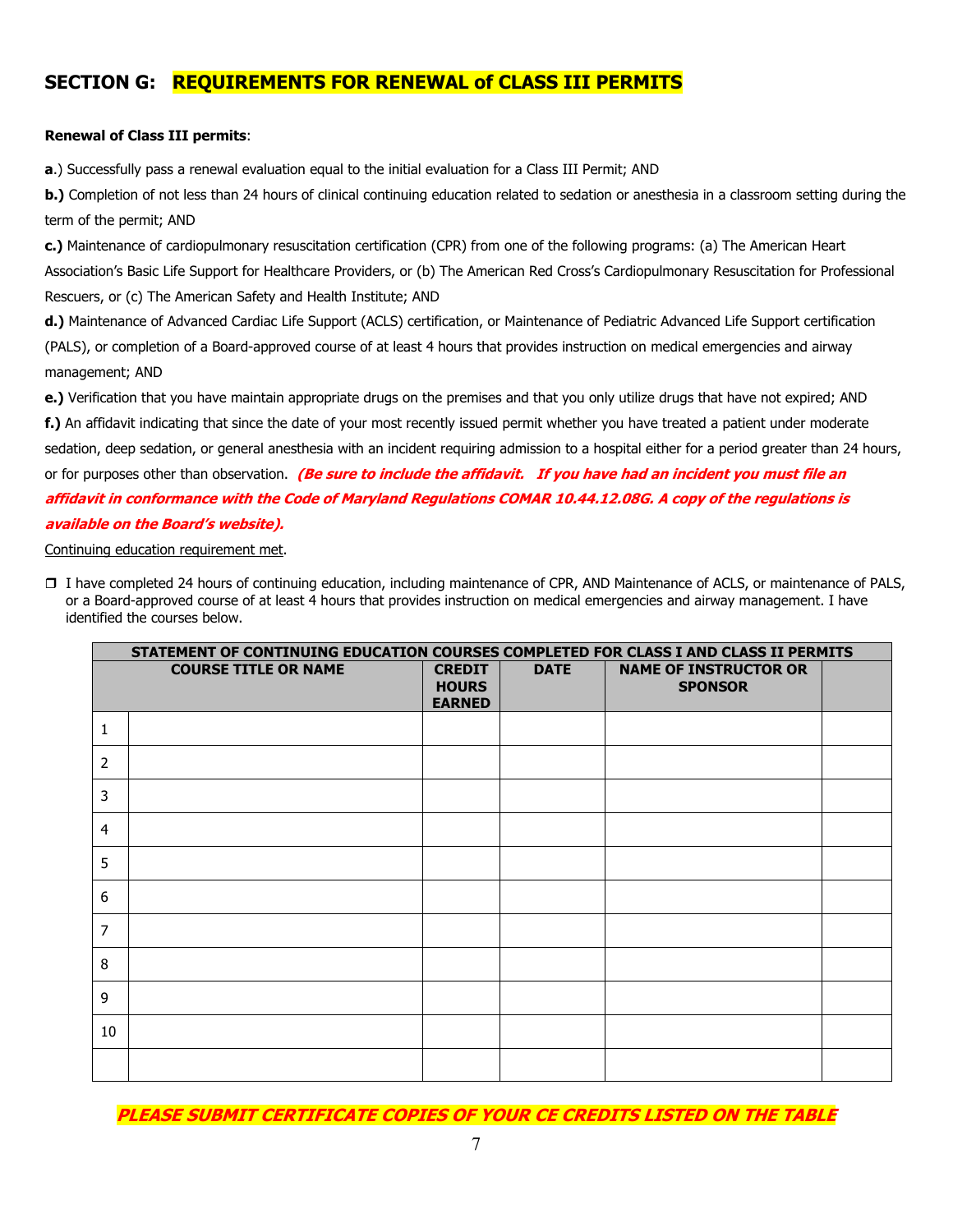# **CHECKLIST FOR RENEWAL OF CLASS III PERMIT**

# **YOU MUST SUBMIT ALL OF THE FOLLOWING DOCUMENTS TO THE BOARD. FAILURE TO DO SO WILL DELAY THE PROCESSING OF YOUR APPLICATION.**

**A.) A completed renewal application.** 

**B.) The appropriate fee in a check made payable to the Maryland State Board of Dental Examiners.** 

**C.) Completed statement of continuing education completion including (a) CPR; and (b) ACLS, PALS, or a Board-approved course of at least 4 hours that provides instruction on medical emergencies and airway management (above chart).** 

**D.) An affidavit indicating that since the date of your most recently issued permit whether you have treated a patient under moderate sedation, deep sedation, or general anesthesia with an incident requiring admission to a hospital either for a period greater than 24 hours, or for purposes other than observation. (Be sure to include the affidavit.) If you have had an incident you must file an affidavit in conformance with the Code of Maryland Regulations COMAR 10.44.12.08G. A copy of the regulations is available on the Board's website).** 

**ONCE YOU HAVE SUBMITTED YOUR CLASS III RENEWAL APPLICATION TO THE BOARD YOU WILL BE CONTACTED BY AN EVALUATOR TO SCHEDULE YOUR RENEWAL EVALUATION.**